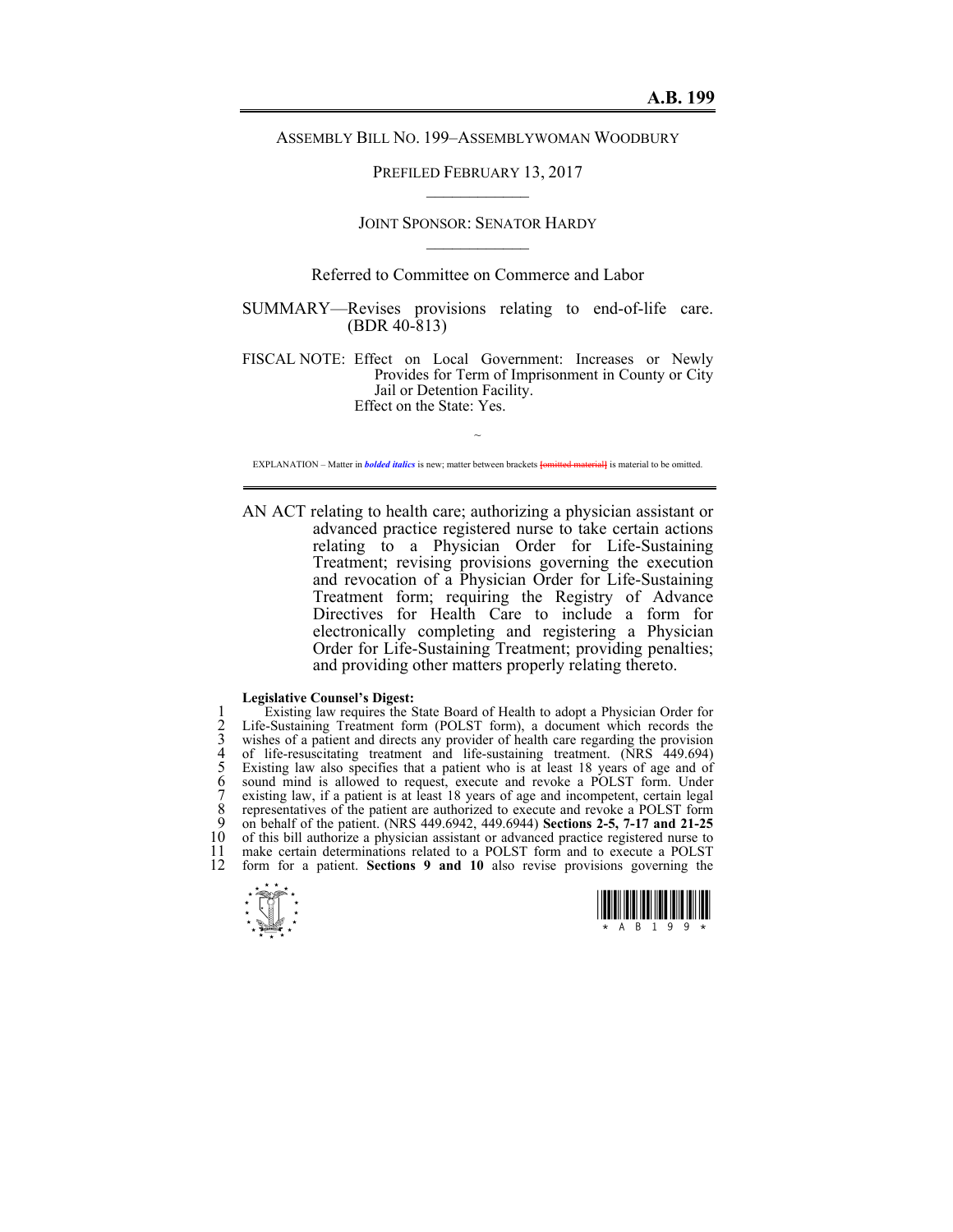13 execution and revocation of a POLST form. **Section 9**: (1) provides that, under 14 certain circumstances, a surrogate who is not a legal representative of the patient, 15 including, without limitation, certain family members of the patient or any other 15 including, without limitation, certain family members of the patient or any other 16 adult who has exhibited special care or concern for the patient, is familiar with the 16 adult who has exhibited special care or concern for the patient, is familiar with the values of the patient and willing and able to make health care decisions for the 17 values of the patient and willing and able to make health care decisions for the 18 patient, is authorized to request and execute a POLST form for the patient; and (2) revises the standard for determining whether a patient has the capacity to request and execute a POLST form. **Section 10** revises the standard for determining 21 whether a patient has the capacity to revoke a POLST form so that the standard matches the standard set forth in **section 9** for determining whether the patient has the capacity to execute a POLST form.

19 revises the standard for determining whether a patient has the capacity to request<br>
20 under a patient has the capacity to revoke a POLST form so that the standard<br>
21 whether a patient has the capacity to revoke a POLS Existing law contains provisions for resolving potential conflicts between a POLST form and another type of instrument governing the withholding or withdrawal of life-resuscitating treatment and life-sustaining treatment. (NRS 27 449.6946) **Section 11** requires a provider of health care to honor a declaration, direction or order set forth in a POLST form to provide life-resuscitating treatment if the declaration, direction or order is executed after a do-not-resuscitate identification was issued to the patient.

Existing law establishes a Registry of Advance Directives for Health Care, administered by the Secretary of State, in which certain declarations, directions or 33 orders relating to the administration of life-resuscitating treatment or life-sustaining 34 treatment of a patient may be deposited to facilitate treatment of that patient by any 35 health care provider. (NRS 449.900-449.965) **Sections 19 and 20** of this bill 36 provide for the completion and registration of a POLST form electronically on the Internet website of the Secretary of State.

### THE PEOPLE OF THE STATE OF NEVADA, REPRESENTED IN SENATE AND ASSEMBLY, DO ENACT AS FOLLOWS:

1 **Section 1.** Chapter 449 of NRS is hereby amended by adding 2 thereto the provisions set forth as sections 2 to 5, inclusive, of this act  $3$  act.<br>4

**Sec. 2.** *"Advanced practice registered nurse" means a registered nurse who holds a valid license as an advanced practice registered nurse issued by the State Board of Nursing pursuant to NRS 632.237.* 

8 **Sec. 3.** *"Attending advanced practice registered nurse"*  9 *means an advanced practice registered nurse who has primary*  10 *responsibility for the treatment and care of the patient.* 

11 **Sec. 4.** *"Attending physician assistant" means a physician*  12 *assistant who has primary responsibility for the treatment and*  13 *care of the patient.* 

14 **Sec. 5.** *"Physician assistant" means a person who holds a*  15 *license as a physician assistant pursuant to chapter 630 or 633 of*  16 *NRS.* 

17 **Sec. 6.** NRS 449.691 is hereby amended to read as follows:

18 449.691 As used in NRS 449.691 to 449.697, inclusive, *and*  19 *sections 2 to 5, inclusive, of this act,* unless the context otherwise 20 requires, the words and terms defined in NRS 449.6912 to



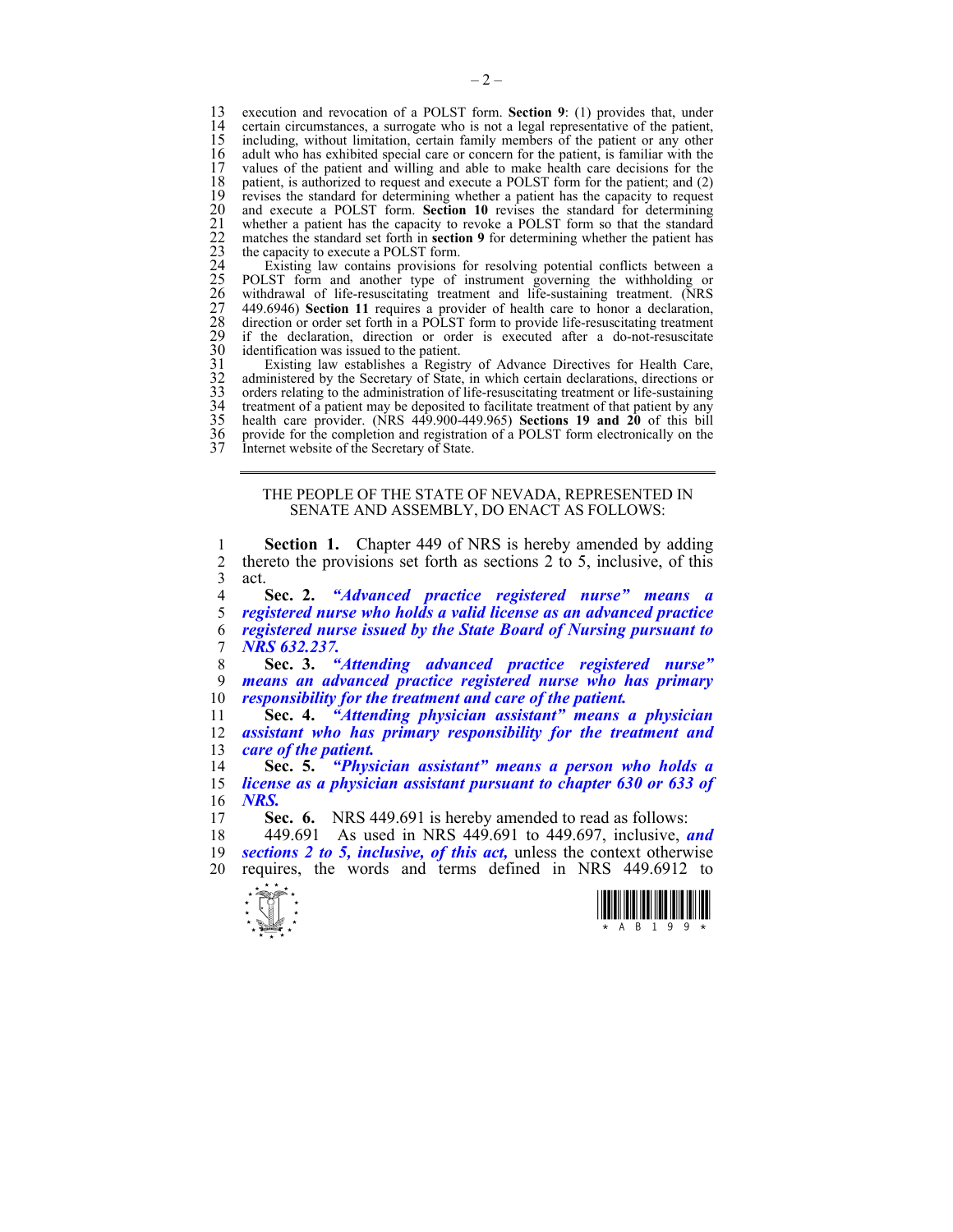$\frac{1}{\sqrt{2}}$ 1 449.6934, inclusive, *and sections 2 to 5, inclusive, of this act* have the meanings ascribed to them in those sections. 3 **Sec. 7.** NRS 449.693 is hereby amended to read as follows: 4 449.693 <sup>["Physician]</sup> *"Provider* Order for Life-Sustaining<br>5 Treatment form" or "POLST form" means the form prescribed Treatment form" or "POLST form" means the form prescribed 6 pursuant to NRS 449.694 that: 7 1. Records the wishes of the patient; and 8 2. Directs a provider of health care regarding the provision of 9 life-resuscitating treatment and life-sustaining treatment. 10 **Sec. 8.** NRS 449.694 is hereby amended to read as follows: 11 449.694 The Board shall prescribe a standardized **[**Physician**]** 12 *Provider* Order for Life-Sustaining Treatment form, commonly 13 known as a POLST form, which: 14 1. Is uniquely identifiable and has a uniform color; 15 2. Provides a means by which to indicate whether the patient 16 has made an anatomical gift pursuant to NRS 451.500 to 451.598, 17 inclusive; 18 3. Gives direction to a provider of health care or health care 19 facility regarding the use of emergency care and life-sustaining 20 treatment; 21 4. Is intended to be honored by any provider of health care who 22 treats the patient in any health-care setting, including, without 23 limitation, the patient's residence, a health care facility or the scene 24 of a medical emergency; and 25 5. Includes such other features and information as the Board 26 may deem advisable. 27 **Sec. 9.** NRS 449.6942 is hereby amended to read as follows: 28 449.6942 1. A physician *, physician assistant or advanced*  29 *practice registered nurse* shall take the actions described in 30 subsection 2: 31 (a) If the physician *, physician assistant or advanced practice*  32 *registered nurse* diagnoses a patient with a terminal condition; 33 (b) If the physician *, physician assistant or advanced practice*  34 *registered nurse* determines, for any reason, that a patient has a life 35 expectancy of less than 5 years; or 36 (c) At the request of a patient.<br>37 2. Upon the occurrence of  $37 \frac{2}{1000}$  Upon the occurrence of any of the events specified in 38 subsection 1, the physician *, physician assistant or advanced*  39 *practice registered nurse* shall explain to the patient: 40 (a) The existence and availability of the **[**Physician**]** *Provider*  41 Order for Life-Sustaining Treatment form; 42 (b) The features of and procedures offered by way of the POLST form: and form; and 44 (c) The differences between a POLST form and the other types 45 of advance directives.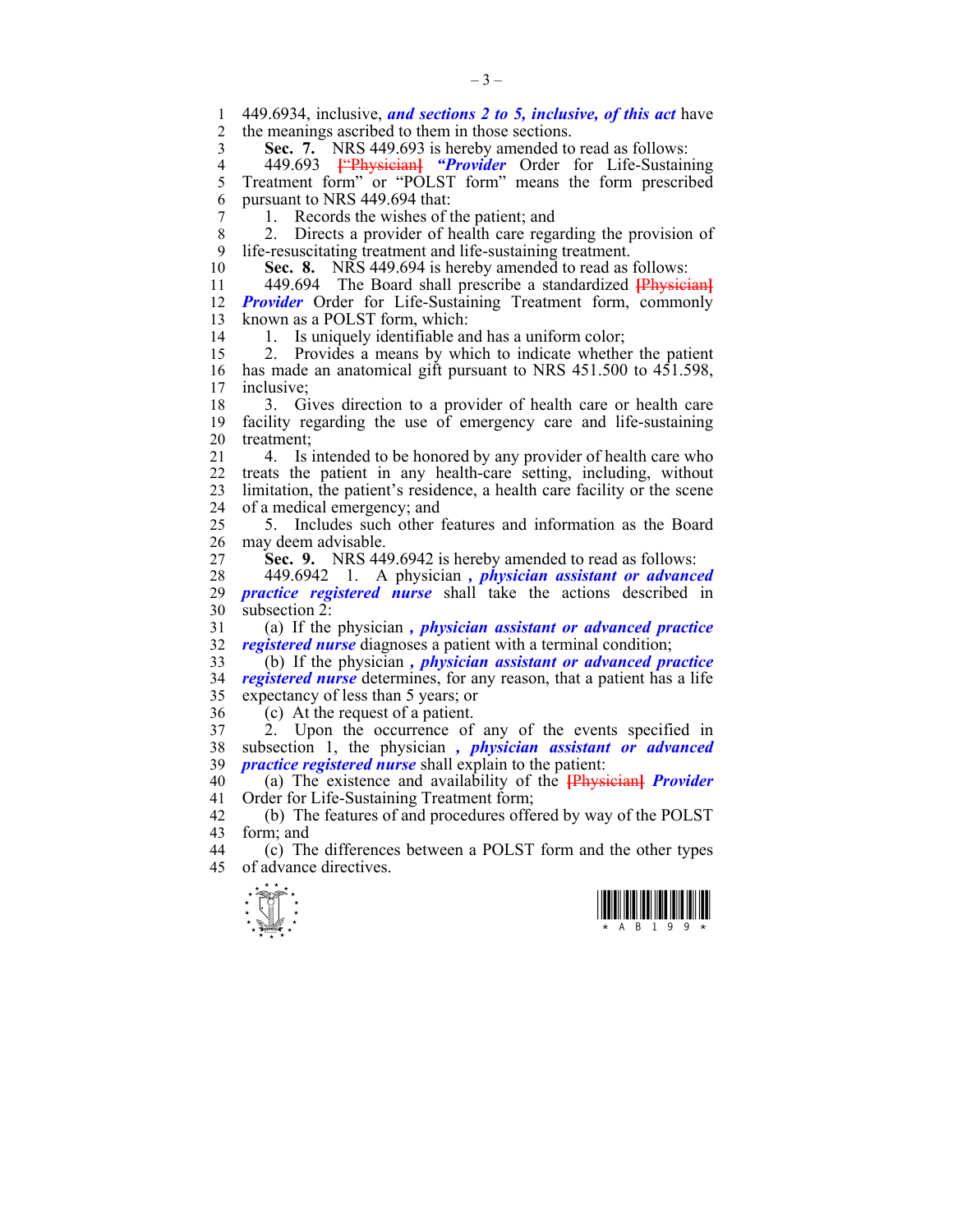1 3. **[**Upon the request of the patient, the**]** *The* physician *, physician assistant or advanced practice registered nurse* shall 3 complete the POLST form based on the preferences and medical 4 indications of the patient **[**.**]** *, upon the request of:* 

*(a) If the patient is 18 years of age or older and the physician, physician assistant or advanced practice registered nurse determines that the patient has the capacity to make decisions regarding his or her wishes for the provision of life-resuscitating treatment and life-sustaining treatment, the patient.* 

*(b) If the patient is 18 years of age or older and the physician, physician assistant or advanced practice registered nurse determines that the patient lacks the capacity to make decisions regarding his or her wishes for the provision of life-resuscitating treatment and life-sustaining treatment:* 

*(1) The representative of the patient; or* 

*(2) If no person is a representative of the patient and a*  valid POLST form has not been executed by the patient or the *representative of the patient, a surrogate of the patient who has the capacity to make decisions regarding the provision of life-resuscitating treatment and life-sustaining treatment for the patient.* 

*(c) If the patient is less than 18 years of age, the patient and a parent or legal guardian of the patient.* 

24 4. A POLST form is valid upon execution by a physician *, physician assistant or advanced practice registered nurse* and:

26 (a) If the patient is 18 years of age or older and **[**of sound mind,**]** *the physician, physician assistant or advanced practice registered nurse determines that the patient has the capacity to make decisions regarding his or her wishes for the provision of life-resuscitating treatment and life-sustaining treatment,* the 31 patient *.* **[**;**]**

32 (b) If the patient is 18 years of age or older and **[**incompetent,**]** 33 the *physician, physician assistant or advanced practice registered nurse determines that the patient lacks the capacity to make decisions regarding his or her wishes for the provision of life-resuscitating treatment and life-sustaining treatment:* 

*(1) The* representative of the patient; or

*(2) If no person is a representative of the patient and a valid POLST form has not been executed by the patient or the representative of the patient, a surrogate of the patient who has the capacity to make decisions regarding the provision of life-resuscitating treatment and life-sustaining treatment for the patient.* 

44 (c) If the patient is less than 18 years of age, the patient and a 45 parent or legal guardian of the patient.



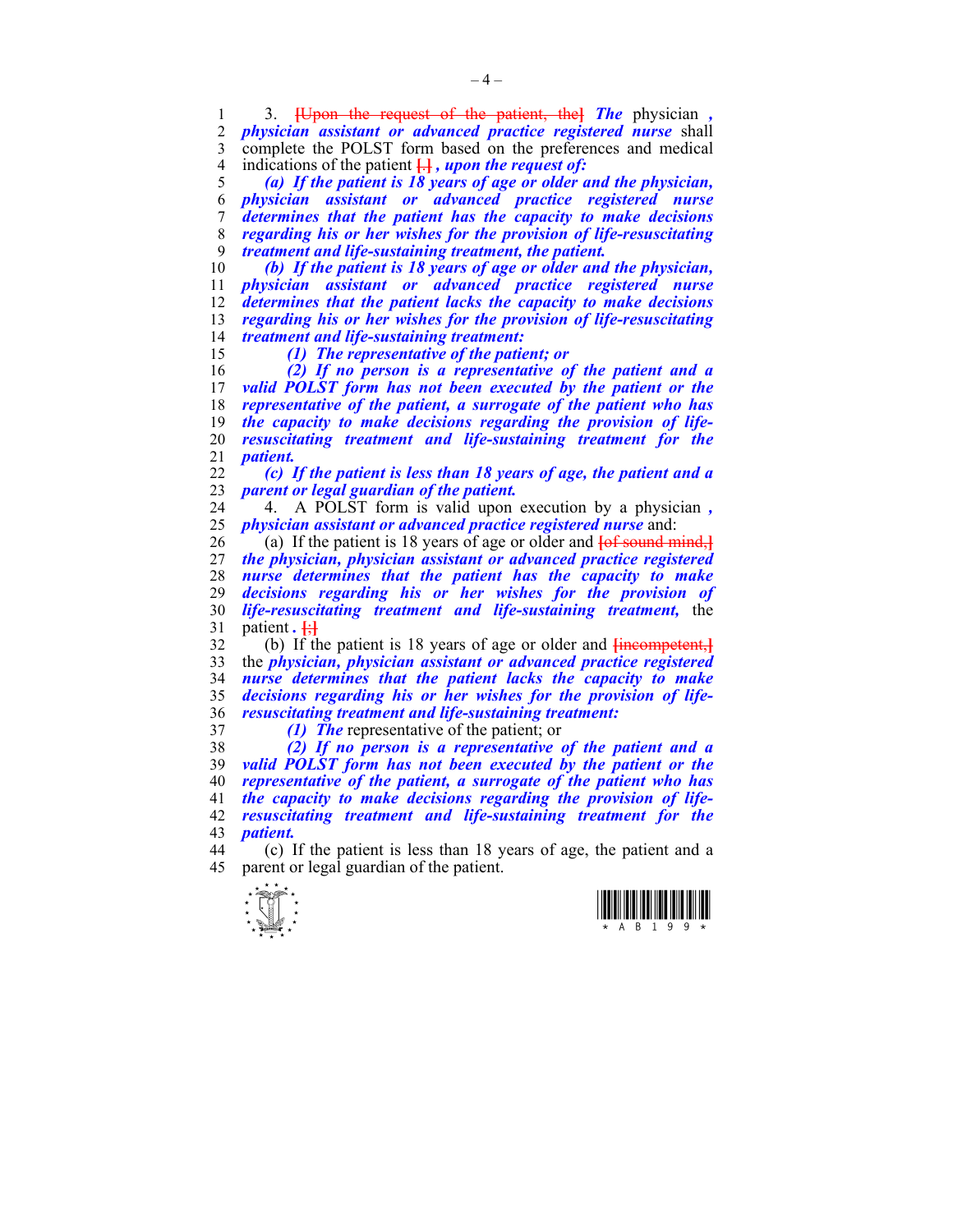1 5. *If, pursuant to subsection 3, a valid POLST form has been executed by a representative or surrogate of the patient and a provider of health care or the representative or surrogate of the patient believes that the patient has regained the capacity to make*  decisions regarding his or her wishes for the provision of life-*resuscitating treatment and life-sustaining treatment, a physician, physician assistant or advanced practice registered nurse must examine the patient and inform the patient of the execution of the POLST form. If the physician, physician assistant or advanced practice registered nurse determines that the patient regained the capacity to make decisions regarding his or her wishes for the provision of life-resuscitating treatment and life-sustaining treatment, the patient may approve the execution of the POLST form or, pursuant to NRS 449.6944, revoke the POLST form executed for the patient by his or her representative or surrogate. If the patient approves the execution of the POLST form executed by his or her representative or surrogate, such approval must be made a part of the medical record of the patient and the POLST form is deemed to be valid. The physician, physician assistant or advanced practice registered nurse who examined the patient must notify the representative or surrogate of the patient who executed the POLST form of the decision of the patient to approve or revoke the POLST form.* 

*6. For the purpose of determining whether a surrogate of the patient is authorized to request and execute a POLST form pursuant to subsections 3 and 4, respectively:* 

*(a) If a class entitled to decide whether to request and execute a POLST form is not reasonably available for consultation and*  capable of deciding or declines to decide, the next class is *authorized to decide, but an equal division in a class does not authorize the next class to decide.* 

*(b) A decision to request and execute a POLST form must be made in good faith and is not valid if it conflicts with the expressed intention of the patient.* 

*(c) A decision of the physician, physician assistant or advanced practice registered nurse acting in good faith that a decision to request and execute a POLST form is valid or invalid is conclusive.* 

*7.* As used in this section **[**, "terminal**]** *:* 

*(a) "Surrogate of the patient" means the following persons, in order of priority:* 

*(1) The spouse of the patient;* 

*(2) An adult child of the patient or, if there is more than one adult child, a majority of the adult children who are reasonably available for consultation;* 



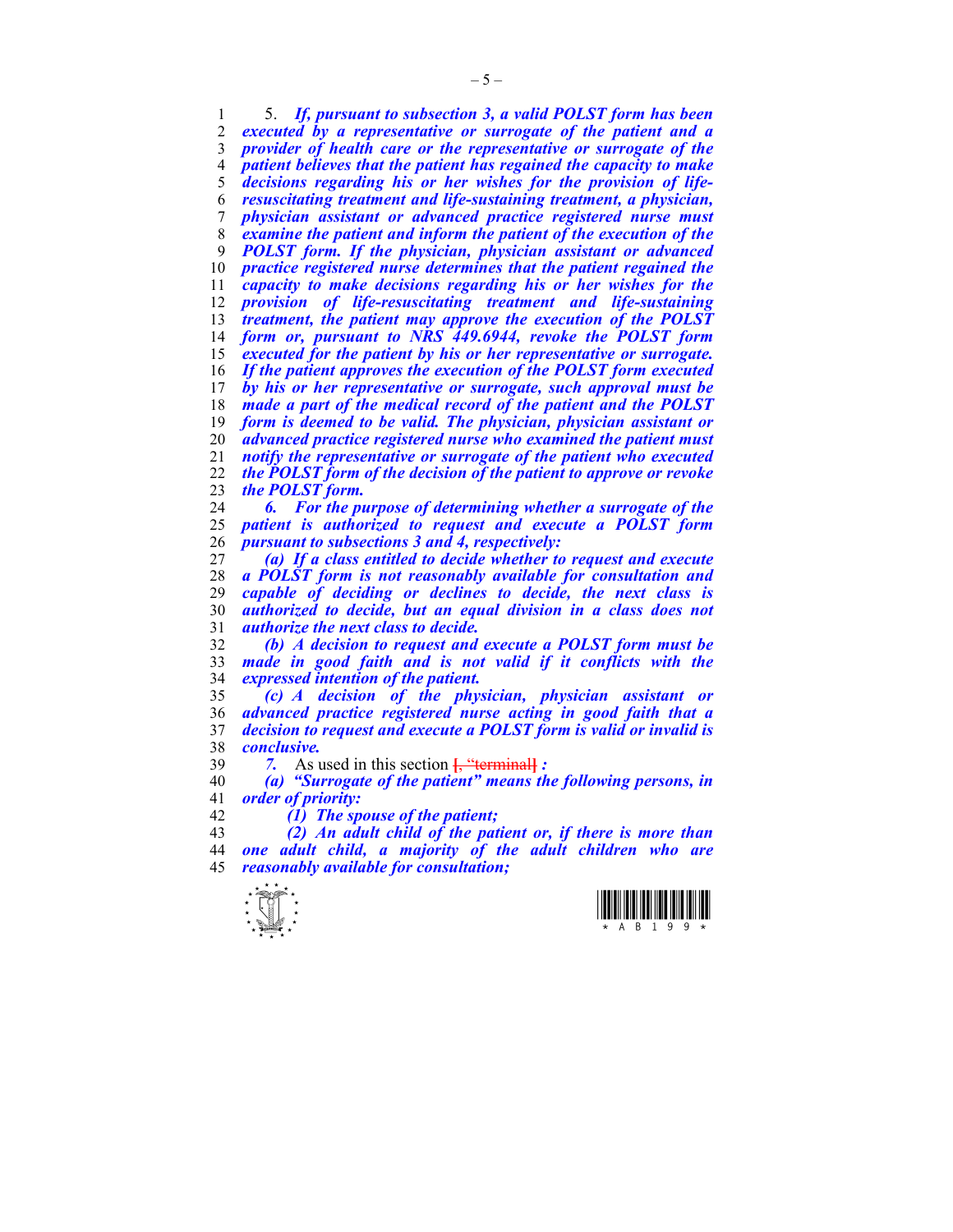$\frac{1}{\sqrt{2}}$ 1 *(3) The parents of the patient;*  2 *(4) An adult sibling of the patient or, if there is more than*  3 *one adult sibling, a majority of the adult siblings who are*  4 *reasonably available for consultation;*  5 *(5) The nearest other adult relative of the patient by blood*  6 *or adoption who is reasonably available for consultation; or*  7 *(6) An adult who has exhibited special care or concern for*  8 *the patient, is familiar with the values of the patient and willing*  9 *and able to make health care decisions for the patient.*  10 *(b) "Terminal* condition" has the meaning ascribed to it in 11 NRS 449.590. 12 **Sec. 10.** NRS 449.6944 is hereby amended to read as follows: 13 449.6944 1. A **[**Physician**]** *Provider* Order for Life-14 Sustaining Treatment form may be revoked at any time and in any 15 manner by: 16 (a) The patient who executed it **[**,**]** *or for whom a representative*  17 *or surrogate executed it pursuant to NRS 449.6942,* if  $\frac{1}{2}$  [competent, **]** 18 *the patient has the capacity to make decisions regarding his or her*  19 *wishes for the provision of life-resuscitating treatment and life-*20 *sustaining treatment,* without regard to his or her age or physical 21 condition; 22 (b) If the patient **[**is incompetent,**]** *lacks the capacity to make*  23 *decisions regarding his or her wishes for the provision of life-*24 *resuscitating treatment and life-sustaining treatment,* the 25 representative of the patient; or  $26$  (c) If the patient is less than 18 years of age, a parent or legal 27 guardian of the patient. 28 2. The revocation of a POLST form is effective upon the 29 communication to a provider of health care, by the patient or a 30 witness to the revocation, of the desire to revoke the form. The 31 provider of health care to whom the revocation is communicated  $32$  shall: 33 (a) Make the revocation a part of the medical record of the 34 patient; or 35 (b) Cause the revocation to be made a part of the medical record 36 of the patient. 37 **Sec. 11.** NRS 449.6946 is hereby amended to read as follows: 38 449.6946 1. If a valid **[**Physician**]** *Provider* Order for Life-39 Sustaining Treatment form sets forth a declaration, direction or 40 order which conflicts with a declaration, direction or order set forth 41 in one or more of the other types of advance directives: 42 (a) The declaration, direction or order set forth in the document 43 executed most recently is valid; and



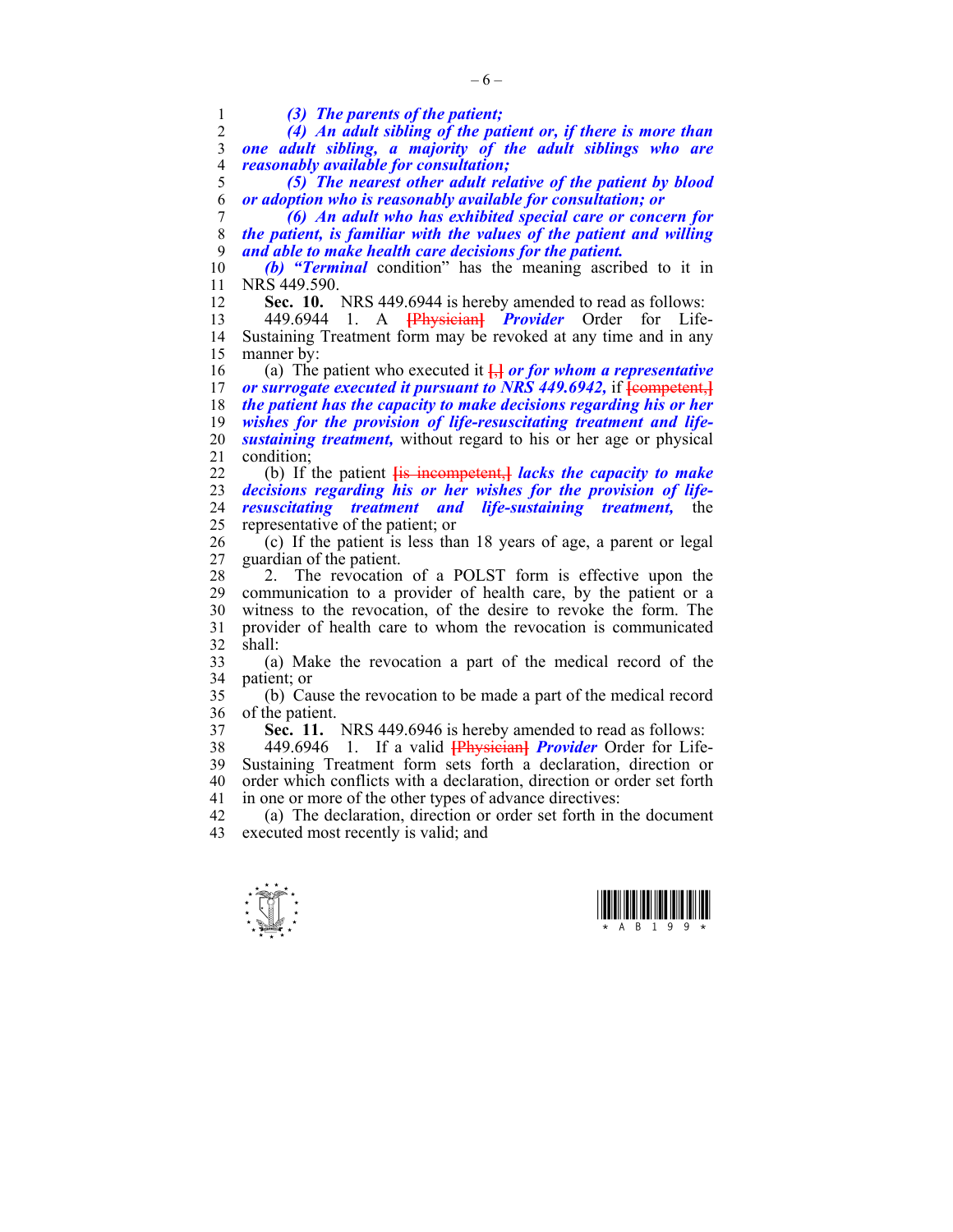1 (b) Any other declarations, directions or orders that do not 2 conflict with a declaration, direction or order set forth in another 3 document referenced in this subsection remain valid.

4 2. If a valid POLST form sets forth a declaration, direction or 5 order to provide life-resuscitating treatment to a patient who also 5 order to provide life-resuscitating treatment to a patient who also 6 possesses a do-not-resuscitate identification, a provider of health 7 care shall **{not}** provide life-resuscitating treatment if the **{do-not-**8 resuscitate identification is on the person of the patient when the 9 need for life-resuscitating treatment arises.**]** *declaration, direction*  10 *or order to provide life-resuscitating treatment set forth in the*  11 *valid POLST form was executed more recently than the issuance*  12 *of the do-not-resuscitate identification.* 

13 **Sec. 12.** NRS 449.6948 is hereby amended to read as follows:

14 449.6948 1. A provider of health care is not guilty of 15 unprofessional conduct or subject to civil or criminal liability if:

16 (a) The provider of health care withholds emergency care or life-sustaining treatment:

18 (1) In compliance with a **[**Physician**]** *Provider* Order for 19 Life-Sustaining Treatment form and the provisions of NRS 449.691 20 to 449.697, inclusive  $\frac{1}{2}$ , and sections 2 to 5, inclusive, of this act; 21 or

22 (2) In violation of a **[**Physician**]** *Provider* Order for Life-23 Sustaining Treatment form if the provider of health care is acting in 24 accordance with a declaration, direction or order set forth in one or 25 more of the other types of advance directives and:

26 (I) Complies with the provisions of NRS 449.695; or

27 (II) Reasonably and in good faith, at the time the 28 emergency care or life-sustaining treatment is withheld, is unaware 29 of the existence of the POLST form or believes that the POLST 29 of the existence of the POLST form or believes that the POLST 30 form has been revoked pursuant to NRS 449.6944; or

31 (b) The provider of health care provides emergency care or life-32 sustaining treatment:

33 (1) Pursuant to an oral or written request made by the patient, 34 the representative of the patient, or a parent or legal guardian of the 35 patient, who may revoke the POLST form pursuant to 36 NRS 449.6944;

37 (2) Pursuant to an observation that the patient, the 38 representative of the patient or a parent or legal guardian of the 39 patient has revoked, or otherwise indicated that he or she wishes to 40 revoke, the POLST form pursuant to NRS 449.6944; or

41 (3) In violation of a POLST form, if the provider of health 42 care reasonably and in good faith, at the time the emergency care or 43 life-sustaining treatment is provided, is unaware of the existence of 44 the POLST form or believes that the POLST form has been revoked 45 pursuant to NRS 449.6944.



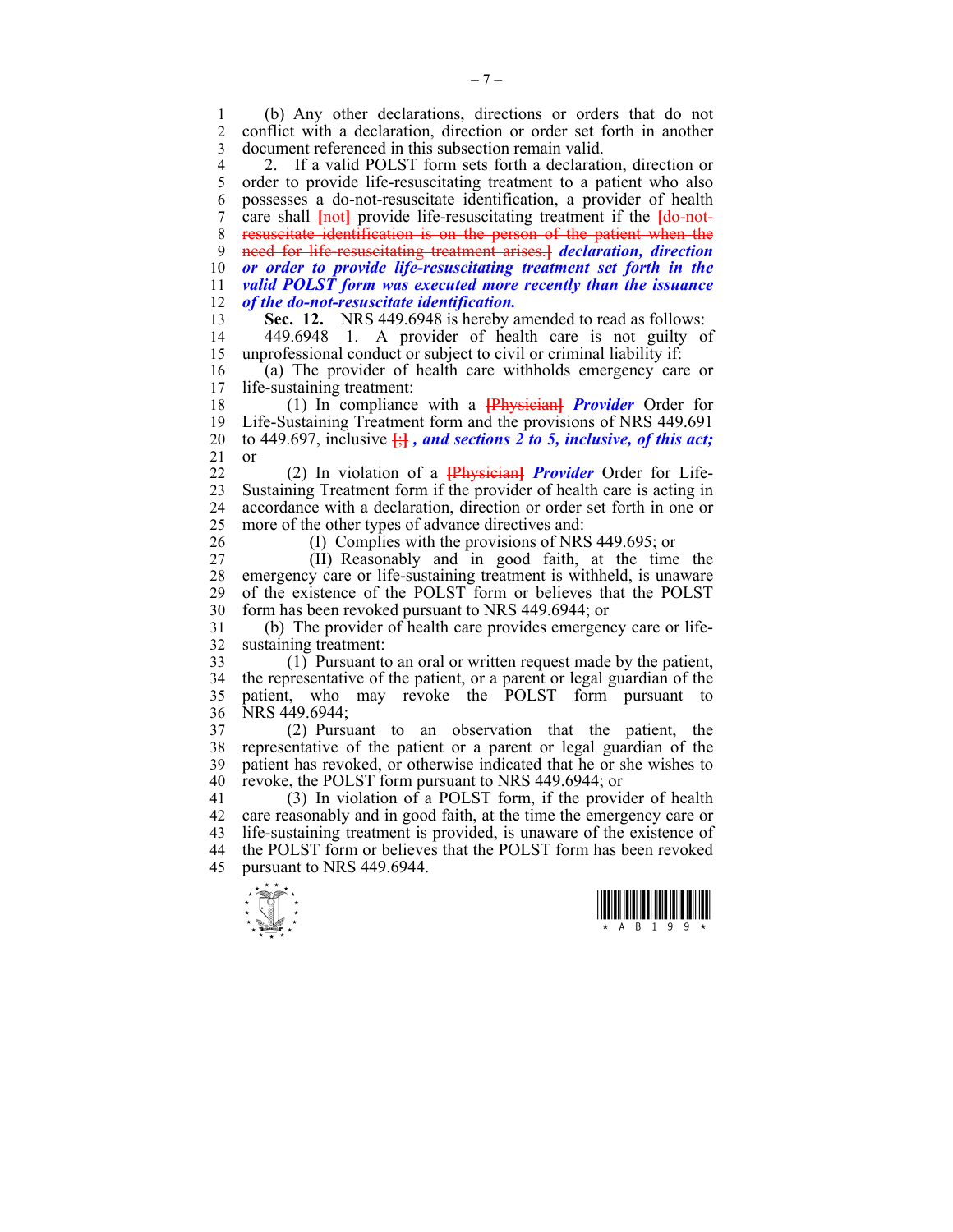1 2. A health care facility, ambulance service, fire-fighting<br>2 agency or other entity that employs a provider of health care is not agency or other entity that employs a provider of health care is not 3 guilty of unprofessional conduct or subject to civil or criminal 4 liability for the acts or omissions of the employee carried out in accordance with the provisions of subsection 1. accordance with the provisions of subsection 1.

6 **Sec. 13.** NRS 449.695 is hereby amended to read as follows:

7 449.695 1. Except as otherwise provided in this section and 8 NRS 449.6946, a provider of health care shall comply with a valid 9 **[**Physician**]** *Provider* Order for Life-Sustaining Treatment form, 10 regardless of whether the provider of health care is employed by a 11 health care facility or other entity affiliated with the physician *,* 12 *physician assistant or advanced practice registered nurse* who 13 executed the POLST form.

14 2. A physician *, physician assistant or advanced practice*  15 *registered nurse* may medically evaluate the patient and, based 16 upon the evaluation, may recommend new orders consistent with the 17 most current information available about the patient's health status 18 and goals of care. Before making a modification to a valid POLST 19 form, the physician *, physician assistant or advanced practice*  20 *registered nurse* shall consult the patient or, if the patient **[**is 21 incompetent,**]** *lacks decisional capacity,* shall make a reasonable 22 attempt to consult the representative of the patient and the patient's 23 attending physician **[**.**]** *, attending physician assistant or attending*  24 *advanced practice registered nurse.*

25 3. Except as otherwise provided in subsection 4, a provider of 26 health care who is unwilling or unable to comply with a valid 27 POLST form shall take all reasonable measures to transfer the 28 patient to a physician *, physician assistant, advanced practice*  29 *registered nurse* or health care facility so that the POLST form will 30 be followed.

31 4. Life-sustaining treatment must not be withheld or withdrawn 32 pursuant to a POLST form of a patient known to the attending 33 physician *, attending physician assistant or attending advanced*  34 *practice registered nurse* to be pregnant, so long as it is probable 35 that the fetus will develop to the point of live birth with the 36 continued application of life-sustaining treatment.

37 5. Nothing in this section requires a provider of health care to 38 comply with a valid POLST form if the provider of health care does 39 not have actual knowledge of the existence of the form.

40 **Sec. 14.** NRS 449.6952 is hereby amended to read as follows:

41 449.6952 1. Unless he or she has knowledge to the contrary, 42 a provider of health care may assume that a **[**Physician**]** *Provider*  43 Order for Life-Sustaining Treatment form complies with the 44 provisions of NRS 449.691 to 449.697, inclusive, *and sections 2 to*  45 *5, inclusive, of this act* and is valid.



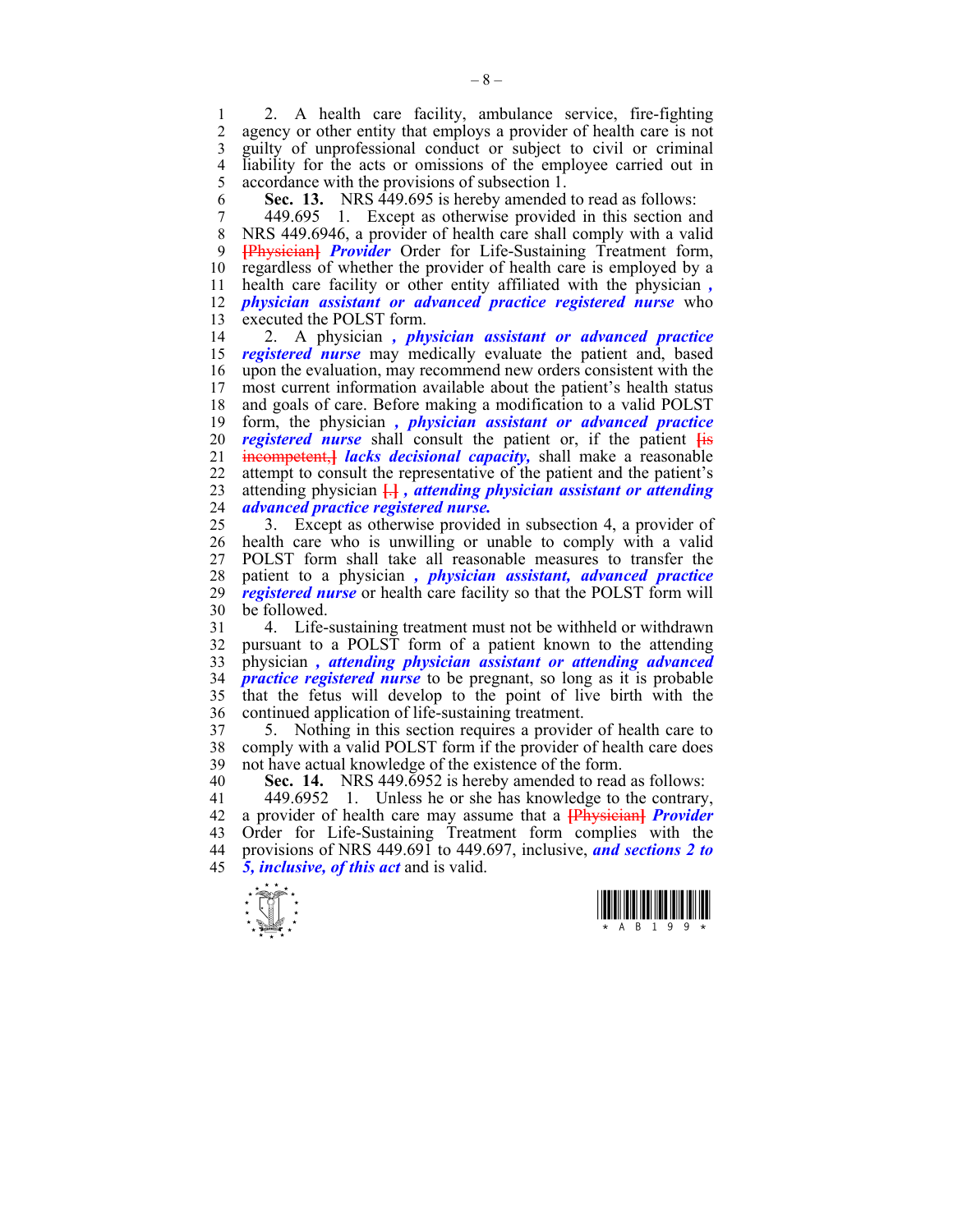1 2. The provisions of NRS 449.691 to 449.697, inclusive, *and*  2 *sections 2 to 5, inclusive, of this act* do not create a presumption 3 concerning the intention of a:

4 (a) Patient if the patient, the representative of the patient or a<br>5 parent or legal guardian of the patient has revoked the POLST form parent or legal guardian of the patient has revoked the POLST form 6 pursuant to NRS 449.6944; or

7 (b) Person who has not executed a POLST form,<br>8  $\rightarrow$  concerning the use or withholding of emergency

 $\rightarrow$  concerning the use or withholding of emergency care or life-9 sustaining treatment.

10 **Sec. 15.** NRS 449.6954 is hereby amended to read as follows:

11 449.6954 1. Death that results when emergency care or life-12 sustaining treatment has been withheld pursuant to a **[**Physician**]** 13 **Provider** Order for Life-Sustaining Treatment form and in 14 accordance with the provisions of NRS 449.691 to 449.697, 15 inclusive, *and sections 2 to 5, inclusive, of this act* does not 16 constitute a suicide or homicide.<br>17 2 The execution of a POI

2. The execution of a POLST form does not affect the sale, 18 procurement or issuance of a policy of life insurance or an annuity, 19 nor does it affect, impair or modify the terms of an existing policy 20 of life insurance or an annuity. A policy of life insurance or an 21 annuity is not legally impaired or invalidated if emergency care or 22 life-sustaining treatment has been withheld from an insured who has 23 executed a POLST form, notwithstanding any term in the policy or 24 annuity to the contrary.

25 3. A person may not prohibit or require the execution of a 26 POLST form as a condition of being insured for, or receiving, health 27 care.

**Sec. 16.** NRS 449.6956 is hereby amended to read as follows:<br>29 449.6956 1 It is unlawful for:

29 449.6956 1. It is unlawful for:

30 (a) A provider of health care to willfully fail to transfer the care 31 of a patient in accordance with subsection 3 of NRS 449.695.

32 (b) A person to willfully conceal, cancel, deface or obliterate a 33 **[**Physician**]** *Provider* Order for Life-Sustaining Treatment form 34 without the consent of the patient who executed the form.

35 (c) A person to falsify or forge the POLST form of another 36 person, or willfully conceal or withhold personal knowledge of the 37 revocation of the POLST form of another person, with the intent to 38 cause the withholding or withdrawal of emergency care or life-39 sustaining treatment contrary to the wishes of the patient.

40 (d) A person to require or prohibit the execution of a POLST 41 form as a condition of being insured for, or receiving, health care in 42 violation of subsection 3 of NRS 449.6954.

43 (e) A person to coerce or fraudulently induce another to execute a POLST form.



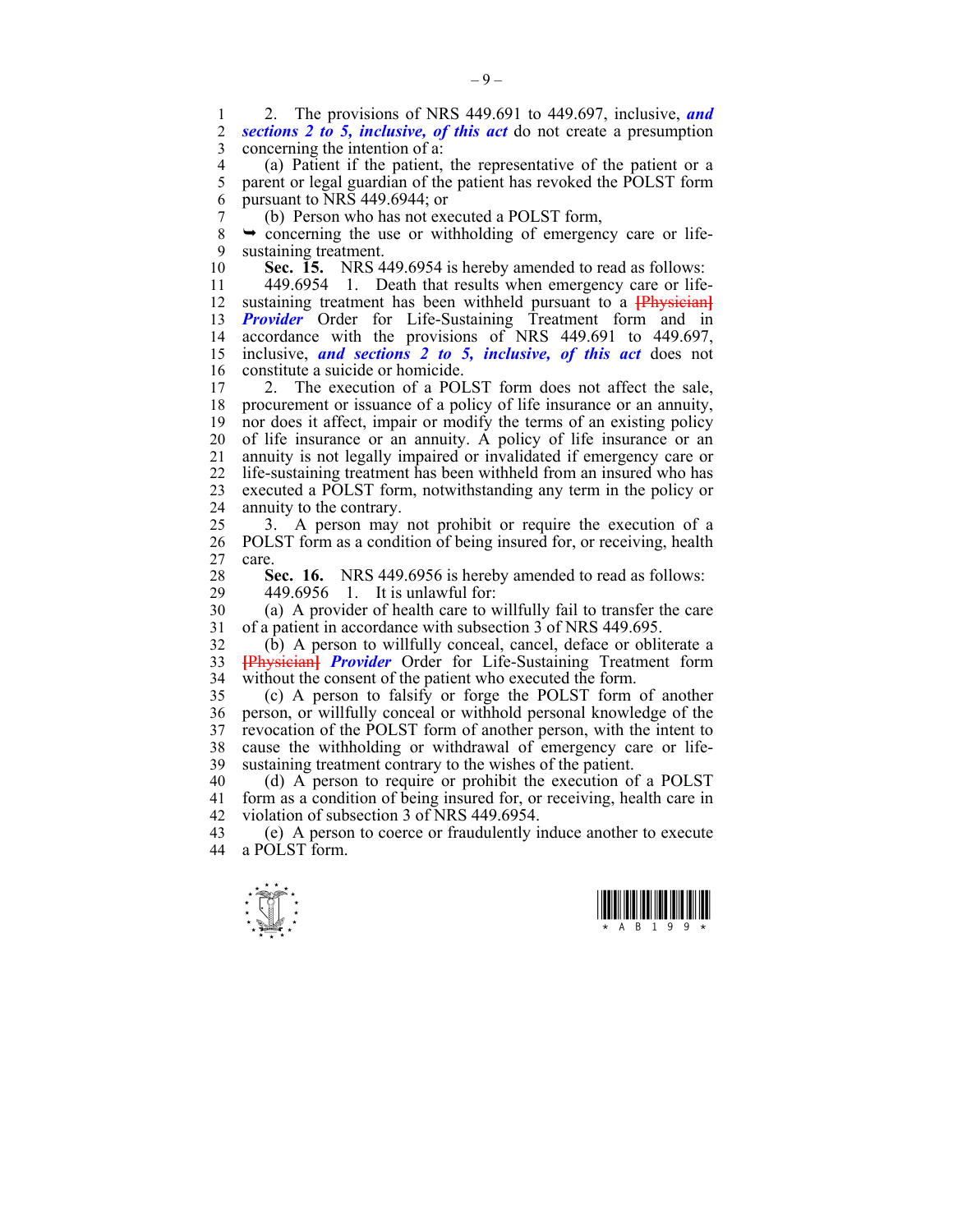2. A person who violates any of the provisions of this section is<br>2. guilty of a misdemeanor 2 guilty of a misdemeanor.

3 **Sec. 17.** NRS 449.696 is hereby amended to read as follows:

4 449.696 1. A **[**Physician**]** *Provider* Order for Life-Sustaining 5 Treatment form executed in another state in compliance with the 6 laws of that state or this State is valid for the purposes of NRS 7 449.691 to 449.697, inclusive **[**.**]** *, and sections 2 to 5, inclusive, of*  8 *this act.*

9 2. As used in this section, "state" includes the District of 10 Columbia, the Commonwealth of Puerto Rico and a territory or 11 insular possession subject to the jurisdiction of the United States.

12 **Sec. 18.** NRS 449.905 is hereby amended to read as follows:

13 449.905 "Advance directive" means an advance directive for<br>14 health care. The term includes: health care. The term includes:

15 1. A declaration governing the withholding or withdrawal of 16 life-sustaining treatment as set forth in NRS 449.535 to 449.690, inclusive: inclusive:

18 2. A durable power of attorney for health care as set forth in 19 NRS 162A.700 to 162A.865, inclusive;

20 3. A do-not-resuscitate order as defined in NRS 450B.420; and

21 4. A **[**Physician**]** *Provider* Order for Life-Sustaining Treatment 22 form as defined in NRS 449.693.

23 **Sec. 19.** NRS 449.920 is hereby amended to read as follows:

24 449.920 The Secretary of State shall establish and maintain the 25 Registry of Advance Directives for Health Care on the Internet 26 website of the Secretary of State. The Registry must include, 27 without limitation, in a secure portion of the website **[**, an**]** *:* 

28 *1. An* electronic reproduction of each advance directive. The 29 electronic reproduction must be capable of being viewed on the 30 website and downloaded, printed or otherwise retrieved by a person 31 as set forth in NRS 449.930.

*2. A fillable form by which a person may complete and register a Provider Order for Life-Sustaining Treatment form electronically on the Internet website of the Secretary of State. The submitted form must be capable of being viewed on the website and downloaded, printed or otherwise retrieved by a person as set forth in NRS 449.930.* 

38 **Sec. 20.** NRS 449.925 is hereby amended to read as follows:

39 449.925 1. A person who wishes to register an advance 40 directive must **[**submit**]** *:* 

41 *(a) Submit* to the Secretary of State:

42 **[**(a)**]** *(1)* An application in the form prescribed by the Secretary 43 of State;

44 **[**(b)**]** *(2)* A copy of the advance directive; and



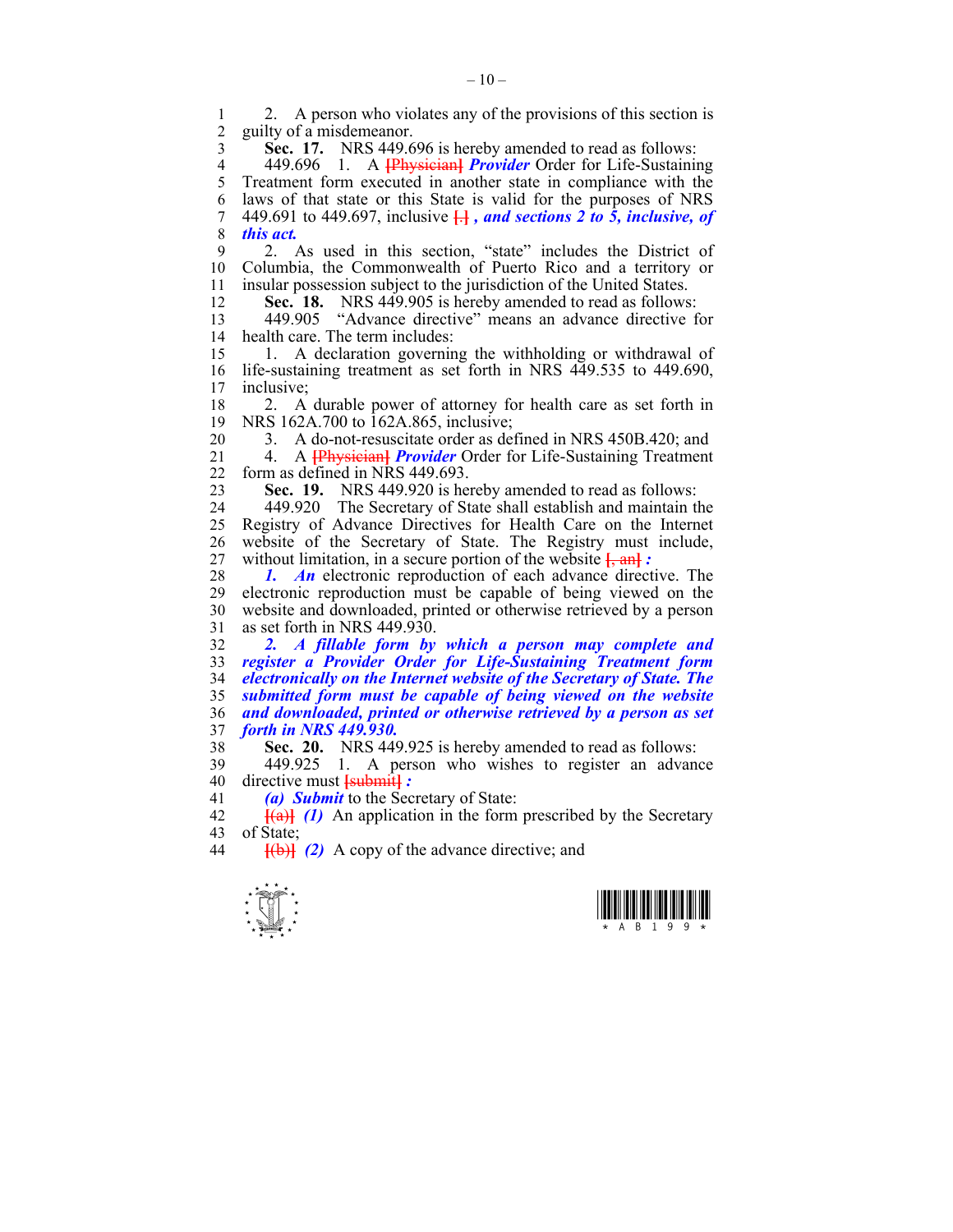$\frac{1}{\sqrt{2}}$ 1 **[(e)]** (3) The fee, if any, established by the Secretary of State 2 pursuant to NRS 449 955  $\rightarrow$  *s* or 2 pursuant to NRS 449.955 **[**.**]** *; or*  3 *(b) Complete and submit:*  4 *(1) The electronic form prescribed by the Secretary of State*  5 *on the Internet website of the Secretary of State to register a*  6 *Provider Order for Life-Sustaining Treatment form; and*  7 *(2) The fee, if any, established by the Secretary of State*  8 *pursuant to NRS 449.955.*  9 2. If the person satisfies the requirements of subsection 1, the Secretary of State shall: Secretary of State shall: 11 (a) Make an electronic reproduction of the advance directive and 12 post it to the Registry *, as applicable,* and, if the person consents 13 pursuant to NRS 439.591, a health information exchange established 14 pursuant to NRS 439.581 to 439.595, inclusive, if that health 15 information exchange is connected to the Registry; 16 (b) Assign a registration number and password to the registrant; and 18 (c) Provide the registrant with a registration card that includes, 19 without limitation, the name, registration number and password of 20 the registrant. 21 3. The Secretary of State shall establish procedures for: 22 (a) The registration of an advance directive that replaces an 23 advance directive that is posted on the Registry; 24 (b) The removal from the Registry of an advance directive that 25 has been revoked following the revocation of the advance directive 26 or the death of the registrant; and 27 (c) The issuance of a duplicate registration card or the provision 28 of other access to the registrant's registration number and password if a registration card issued pursuant to this section is lost, stolen. if a registration card issued pursuant to this section is lost, stolen, 30 destroyed or otherwise unavailable. 31 **Sec. 21.** NRS 449.945 is hereby amended to read as follows: 32 449.945 1. The provisions of NRS 449.900 to 449.965, 33 inclusive, do not require a provider of health care to inquire whether 34 a patient has an advance directive registered on the Registry or to 35 access the Registry to determine the terms of the advance directive. 36 2. A provider of health care who relies in good faith on the 37 provisions of an advance directive retrieved from the Registry is 38 immune from criminal and civil liability as set forth in: 39 (a) NRS 449.630, if the advance directive is a declaration 40 governing the withholding or withdrawal of life-sustaining treatment 41 executed pursuant to NRS 449.535 to 449.690, inclusive, or a 42 durable power of attorney for health care executed pursuant to NRS 43 162A.700 to 162A.865, inclusive;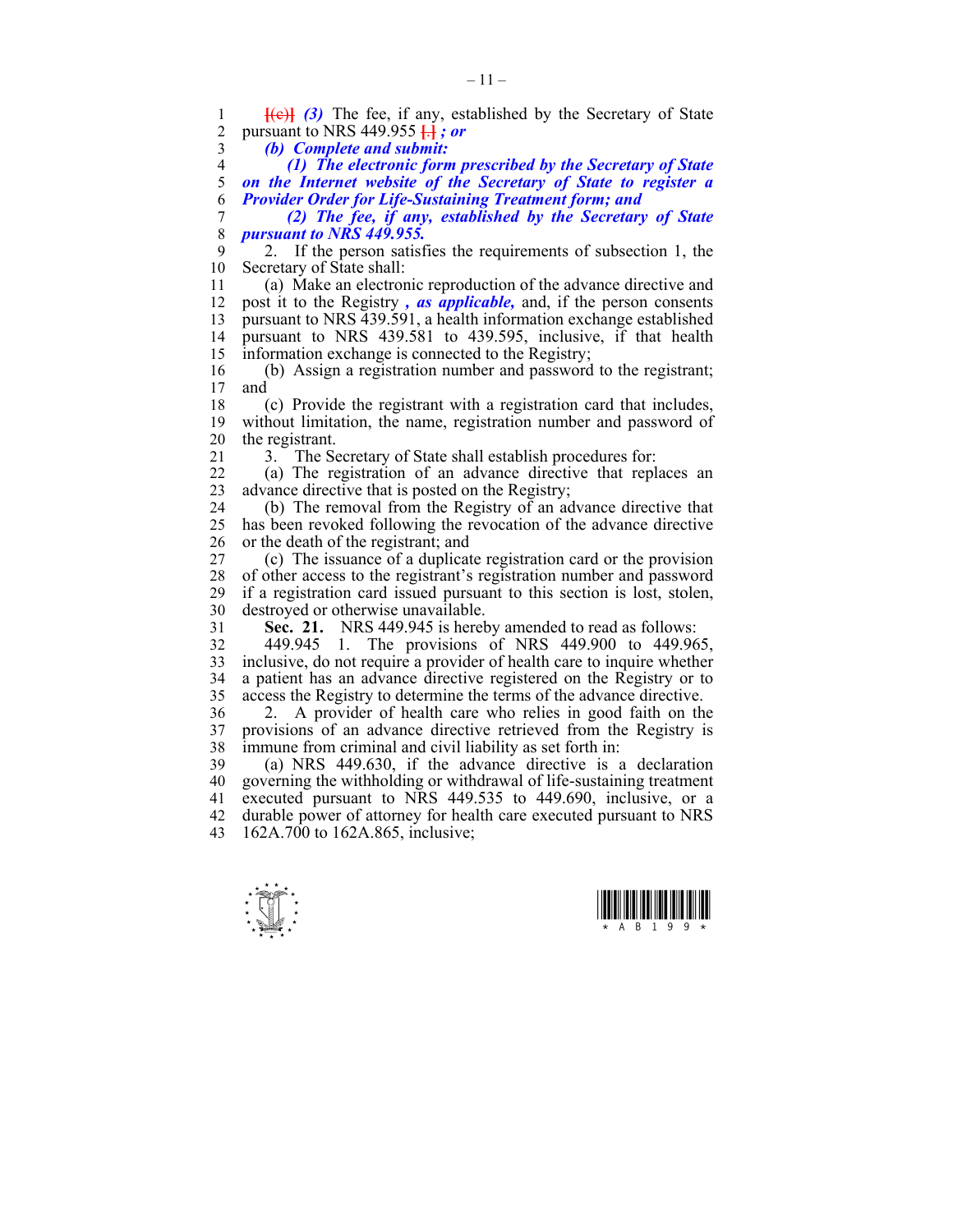1 (b) NRS 449.691 to 449.697, inclusive, *and sections 2 to 5, inclusive, of this act,* if the advance directive is a **[Physician]** 3 *Provider* Order for Life-Sustaining Treatment form; or

4 (c) NRS 450B.540, if the advance directive is a do-not-5 resuscitate order as defined in NRS 450B.420.

6 **Sec. 22.** NRS 450B.470 is hereby amended to read as follows:

7 450B.470 "Qualified patient" means:

8 1. A patient 18 years of age or older who has been determined 9 by the patient's attending physician to be in a terminal condition and  $10$  who:

11 (a) Has executed a declaration in accordance with the 12 requirements of NRS 449.600;

13 (b) Has executed a **[**Physician**]** *Provider* Order for Life-14 Sustaining Treatment form pursuant to NRS 449.691 to 449.697, 15 inclusive, *and sections 2 to 5, inclusive, of this act,* if the form 16 provides that the patient is not to receive life-resuscitating treatment;  $17$  or

18 (c) Has been issued a do-not-resuscitate order pursuant to 19 NRS 450B.510.

20 2. A patient who is less than 18 years of age and who:

21 (a) Has been determined by the patient's attending physician to 22 be in a terminal condition; and

23 (b) Has executed a Physician Order for Life-Sustaining 24 Treatment form pursuant to NRS 449.691 to 449.697, inclusive, if 25 the form provides that the patient is not to receive life-resuscitating 26 treatment or has been issued a do-not-resuscitate order pursuant to 27 NRS 450B.510.

28 **Sec. 23.** NRS 450B.520 is hereby amended to read as follows:<br>29 450B 520 Except as otherwise provided in NRS 450B 525: 450B.520 Except as otherwise provided in NRS 450B.525:

30 1. A qualified patient may apply to the health authority for a 31 do-not-resuscitate identification by submitting an application on a 32 form provided by the health authority. To obtain a do-not-resuscitate 33 identification, the patient must comply with the requirements 34 prescribed by the board and sign a form which states that the patient 35 has informed each member of his or her family within the first 36 degree of consanguinity or affinity, whose whereabouts are known 37 to the patient, or if no such members are living, the patient's legal 38 guardian, if any, or if he or she has no such members living and has 39 no legal guardian, his or her caretaker, if any, of the patient's 40 decision to apply for an identification.

41 2. An application must include, without limitation:

42 (a) Certification by the patient's attending physician that the 43 patient suffers from a terminal condition;



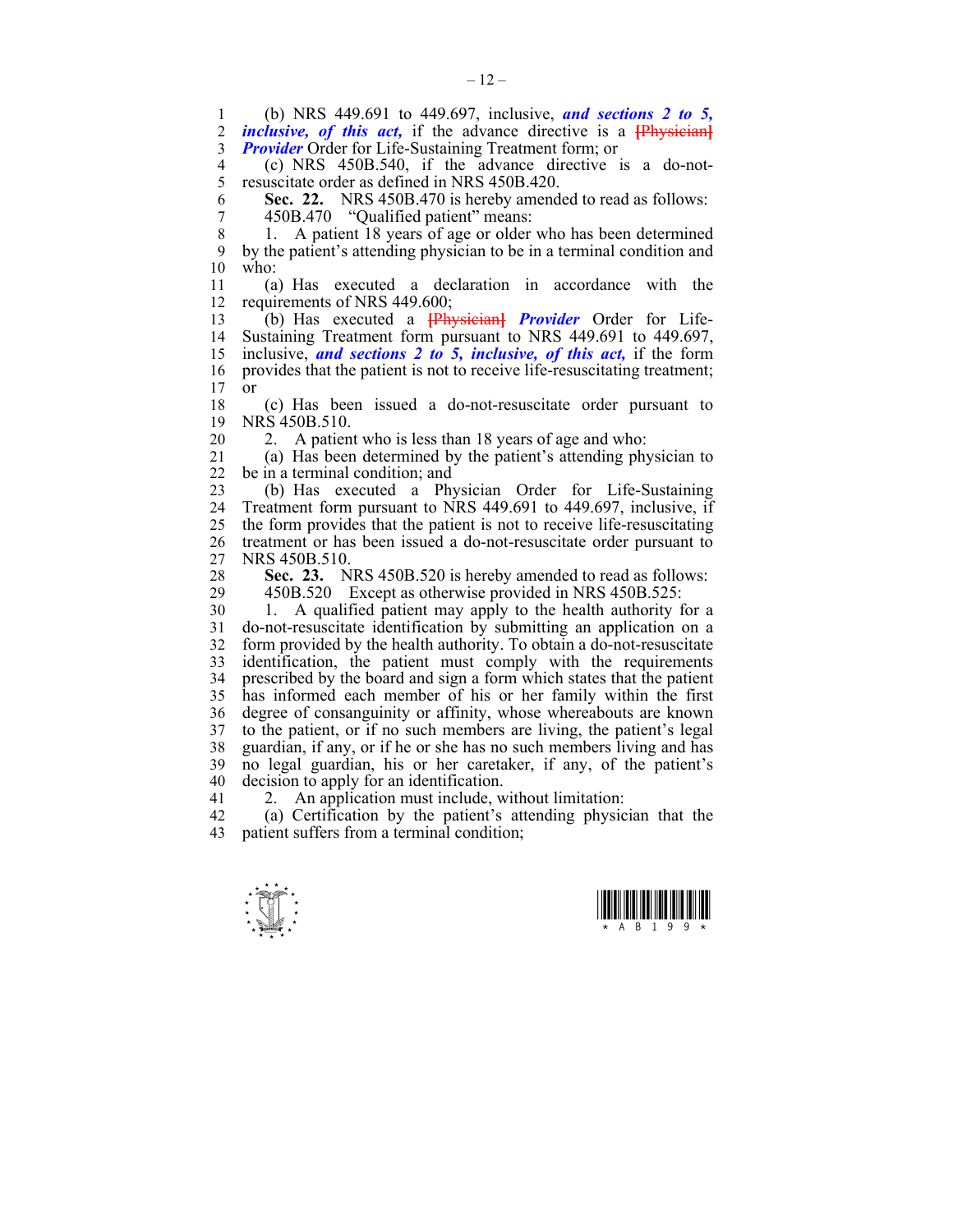1 (b) Certification by the patient's attending physician that the patient is capable of making an informed decision or, when the 3 patient was capable of making an informed decision, that the  $\frac{4}{5}$  patient: 5 (1) Executed: 6 (I) A written directive that life-resuscitating treatment be 7 withheld under certain circumstances;

8 (II) A durable power of attorney for health care pursuant 9 to NRS 162A.700 to 162A.865, inclusive; or

10 (III) A **[**Physician**]** *Provider* Order for Life-Sustaining 11 Treatment form pursuant to NRS 449.691 to 449.697, inclusive, *and*  12 *sections 2 to 5, inclusive, of this act,* if the form provides that the 13 patient is not to receive life-resuscitating treatment; or

14 (2) Was issued a do-not-resuscitate order pursuant to 15 NRS 450B.510;

16 (c) A statement that the patient does not wish that life-<br>17 resuscitating treatment be undertaken in the event of a cardiac or 17 resuscitating treatment be undertaken in the event of a cardiac or 18 respiratory arrest;

19 (d) The name, signature and telephone number of the patient's 20 attending physician; and

21 (e) The name and signature of the patient or the agent who is<br>22 authorized to make health care decisions on the patient's behalf authorized to make health care decisions on the patient's behalf 23 pursuant to a durable power of attorney for health care decisions.

24 **Sec. 24.** NRS 450B.525 is hereby amended to read as follows:

25 450B.525 1. A parent or legal guardian of a minor may apply 26 to the health authority for a do-not-resuscitate identification on 27 behalf of the minor if the minor has been:

28 (a) Determined by his or her attending physician to be in a terminal condition; and

30 (b) Issued a do-not-resuscitate order pursuant to NRS 450B.510.

31 2. To obtain such a do-not-resuscitate identification, the parent 32 or legal guardian must:

33 (a) Submit an application on a form provided by the health 34 authority; and

35 (b) Comply with the requirements prescribed by the board.

36 3. An application submitted pursuant to subsection 2 must 37 include, without limitation:

38 (a) Certification by the minor's attending physician that the 39 minor:

40 (1) Suffers from a terminal condition; and

41 (2) Has executed a **[**Physician**]** *Provider* Order for Life-42 Sustaining Treatment form pursuant to NRS 449.691 to 449.697, 43 inclusive, *and sections 2 to 5, inclusive, of this act,* if the form 44 provides that the minor is not to receive life-resuscitating treatment



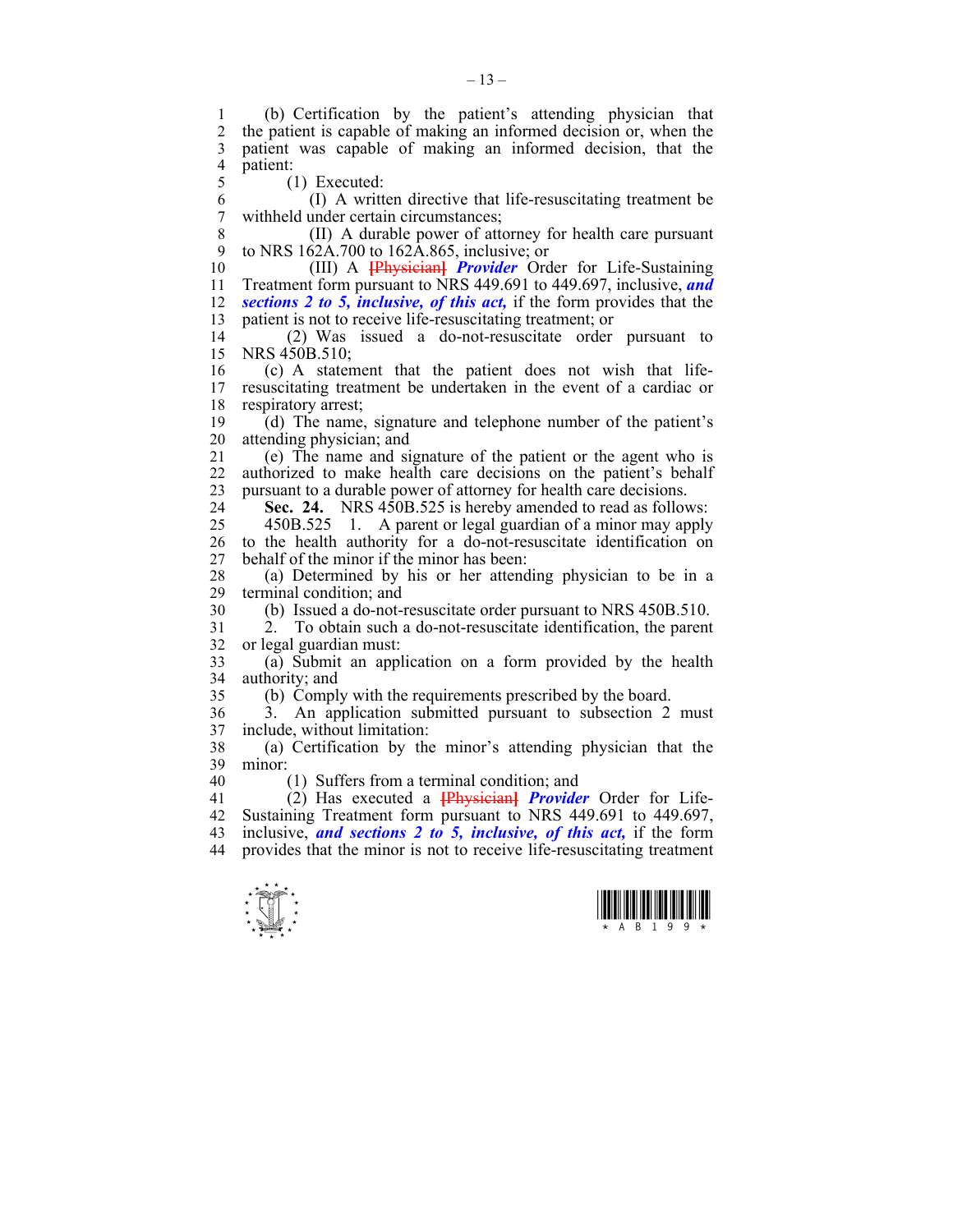1 or has been issued a do-not-resuscitate order pursuant to NRS 450B.510:

3 (b) A statement that the parent or legal guardian of the minor 4 does not wish that life-resuscitating treatment be undertaken in the event of a cardiac or respiratory arrest: event of a cardiac or respiratory arrest;

6 (c) The name of the minor;

7 (d) The name, signature and telephone number of the minor's attending physician: and attending physician; and

9 (e) The name, signature and telephone number of the minor's 10 parent or legal guardian.

11 4. The parent or legal guardian of the minor may revoke the 12 authorization to withhold life-resuscitating treatment by removing or 13 destroying or requesting the removal or destruction of the 14 identification or otherwise indicating to a person that he or she 15 wishes to have the identification removed or destroyed.

16 5. If, in the opinion of the attending physician, the minor is of 17 sufficient maturity to understand the nature and effect of sufficient maturity to understand the nature and effect of 18 withholding life-resuscitating treatment:

19 (a) The do-not-resuscitate identification obtained pursuant to 20 this section is not effective without the assent of the minor.

21 (b) The minor may revoke the authorization to withhold life-22 resuscitating treatment by removing or destroying or requesting the 23 removal or destruction of the identification or otherwise indicating 24 to a person that the minor wishes to have the identification removed 25 or destroyed.

26 **Sec. 25.** NRS 451.595 is hereby amended to read as follows:

27 451.595 1. As used in this section:

28 (a) "Advance health-care directive" means a power of attorney 29 for health care or other record signed by a prospective donor, or 30 executed in the manner set forth in NRS 162A.790, containing the 31 prospective donor's direction concerning a health-care decision for 32 the prospective donor.

33 (b) "Declaration" means a record signed by a prospective donor, 34 or executed as set forth in NRS 449.600, specifying the 35 circumstances under which life-sustaining treatment may be 36 withheld or withdrawn from the prospective donor. The term 37 includes a **[**Physician**]** *Provider* Order for Life-Sustaining Treatment 38 form executed pursuant to NRS 449.691 to 449.697, inclusive **[**.**]** *,* 39 *and sections 2 to 5, inclusive, of this act.*

40 (c) "Health-care decision" means any decision made regarding 41 the health care of the prospective donor.

42 2. If a prospective donor has a declaration or advance health-43 care directive and the terms of the declaration or advance health-44 care directive and the express or implied terms of the potential 45 anatomical gift are in conflict concerning the administration of